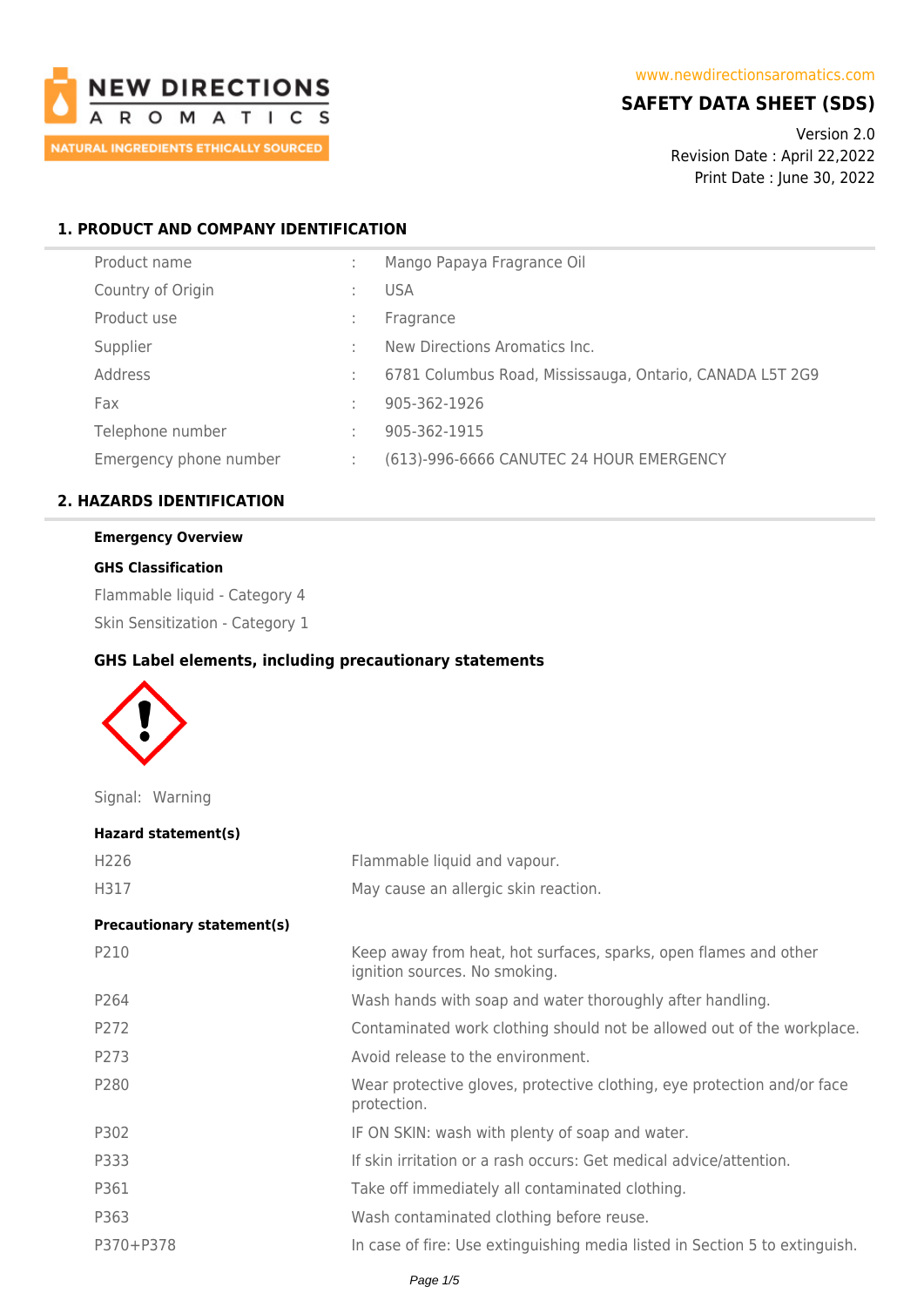| P403 | Store in a well ventilated place.                                                                                                                               |
|------|-----------------------------------------------------------------------------------------------------------------------------------------------------------------|
| P501 | Dispose of contents and container in accordance with local, regional,<br>national and/or international regulation for hazardous wastes to assure<br>compliance. |

### **3. COMPOSITION / INFORMATION INGREDIENTS**

| <b>Product Name</b>                                                 | <b>CAS NO</b> | <b>EC NO</b>             | <b>Concentration</b> |
|---------------------------------------------------------------------|---------------|--------------------------|----------------------|
| Benzoic acid, phenylmethyl ester                                    | 120-51-4      | $\overline{\phantom{a}}$ | $1 - 5\%$            |
| 1,6-Octadien-3-ol, 3,7-dimethyl-                                    | 78-70-6       | $\,$                     | $0.5 - 1.5 %$        |
| Bicyclo[3.1.1]hept-2-ene, 2, 6, 6-trim 7785-26-4<br>ethyl-, (1S,5S) |               | $\overline{\phantom{a}}$ | $0.1 - 1.0 %$        |
| 2-Oxiranecarboxylic acid,<br>3-methyl-3phenyl-, ethyl ester         | 77-83-8       | $\sim$                   | $0.1 - 1.0 \%$       |
| Terpenes and Terpenoids, lemon-<br>oil                              | 68917-33-9    | $\overline{\phantom{a}}$ | $0.1 - 1.0 \%$       |
| d-Limonene                                                          | 5989-27-5     | $\overline{\phantom{a}}$ | $0.1 - 1.0 \%$       |

### **NOTE:**

The specific chemical identity and/or exact percentage (concentration) of composition has been withheld as a trade secret is required.

### **4. FIRST AID MEASURES**

### **Eye contact**

Flush eyes with plenty of water for at least 20 minutes retracting eyelids often. Tilt the head to prevent chemical from transferring to the uncontaminated eye. Get immediate medical attention.

### **Skin contact**

Remove contaminated clothing. Wash area with soap and water. If irritation occurs, get medical attention.

### **Inhalation**

This material does not present a hazard if inhaled. Remove individual to fresh air after an airborne exposure if any symptoms develop, as a precautionary measure.

#### **Ingestion**

No hazard in normal industrial use. Do not induce vomiting. Seek medical attention if symptoms develop. Provide medical care provider with this SDS.

### **5. FIRE FIGHTING MEASURES**

### **Suitable extinguishing media**

Use alcohol resistant foam, carbon dioxide, dry chemical, or water spray when fighting fires. Water or foam may cause frothing if liquid is burning but it still may be a useful extinguishing agent if carefully applied to the fire.

### **Unsuitable extinguishing media**

Do not direct a water stream directly into the hot burning liquid.

### **Special protective equipment and precautions for fire-fighters**

Wear proper protective equipment. Exercise caution when fighting any chemical fire. Use water spray or fog for cooling exposed containers.

### **6. ACCIDENTAL RELEASE MEASURES**

#### **Personal precautions, protective equipment and emergency procedures.**

Equip clean crew with proper protection. Respiratory protection equipment may be necessary.

### **Environmental precautions**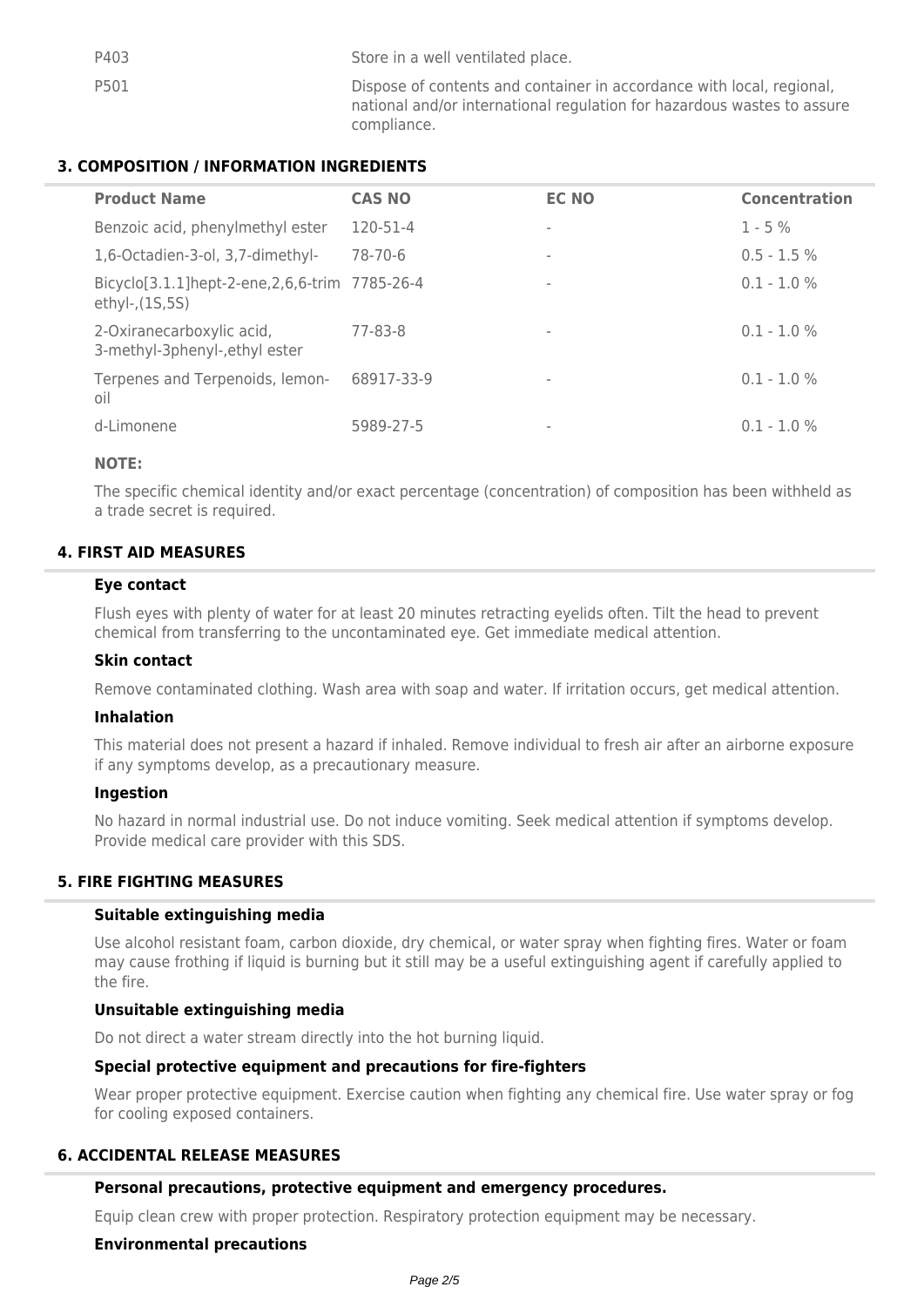Prevent entry to sewers and public waters. Notify authorities if product enters sewers or public waters.

### **Methods and materials for containment and cleaning up**

Clean up any spills as soon as possible, using an absorbent material to collect it. Use suitable disposal containers.

### **7. HANDLING AND STORAGE**

#### **Precautions for safe handling**

Mildly irritating material. Avoid unnecessary exposure.

#### **Conditions for safe storage, including any incompatibilities**

Store in a cool dry place away from incompatible materials. Strong oxidizing agents, oxidizing minerals, acids, strong reducing agents, strong bases.

### **8. EXPOSURE CONTROLS AND PERSONAL PROTECTION**

#### **Exposure controls**

No exposure limits exist for the constituents of this product. No engineering controls are likely to be required to maintain operator comfort under normal conditions of use.

#### **Eyes**

Use tightly sealed goggles.

#### **Skin**

If skin contact or contamination of clothing is likely, protective clothing should be worn. Use protective gloves.

#### **Respiratory**

In case of insufficient ventilation, wear suitable respiratory equipment.

### **9. PHYSICAL AND CHEMICAL PROPERTIES**

| Appearance                    | ÷  | Pale yellow clear liquid. |
|-------------------------------|----|---------------------------|
| Odor                          | ÷. | Characteristic odor.      |
| pH                            | ÷. | Not available.            |
| Melting Point/Freezing Point  | ÷  | Not available.            |
| Initial b.p and boiling range | ÷  | Not available.            |
| Flash point                   | ÷  | $65.56^{\circ}$ C         |
| Relative density              | ÷  | 0.929 to 0.939 @25 °C     |
| Solubility (ies)              | ÷  | Insoluble in water        |
| Refractive index              | ÷. | 1.449 to 1.464 @ 25 °C    |
|                               |    |                           |

## **10. STABILITY AND REACTIVITY**

#### **Reactivity**

This material presents no significant reactivity hazard.

### **Chemical stability**

Stable under normal conditions.

#### **Possibility of hazardous reactions**

Hazardous polymerization will not occur.

### **Conditions to avoid**

Temperatures above flash point in combination with sparks, open flames, or other sources of ignition. Extremes of temperature and direct sunlight

#### **Incompatible materials**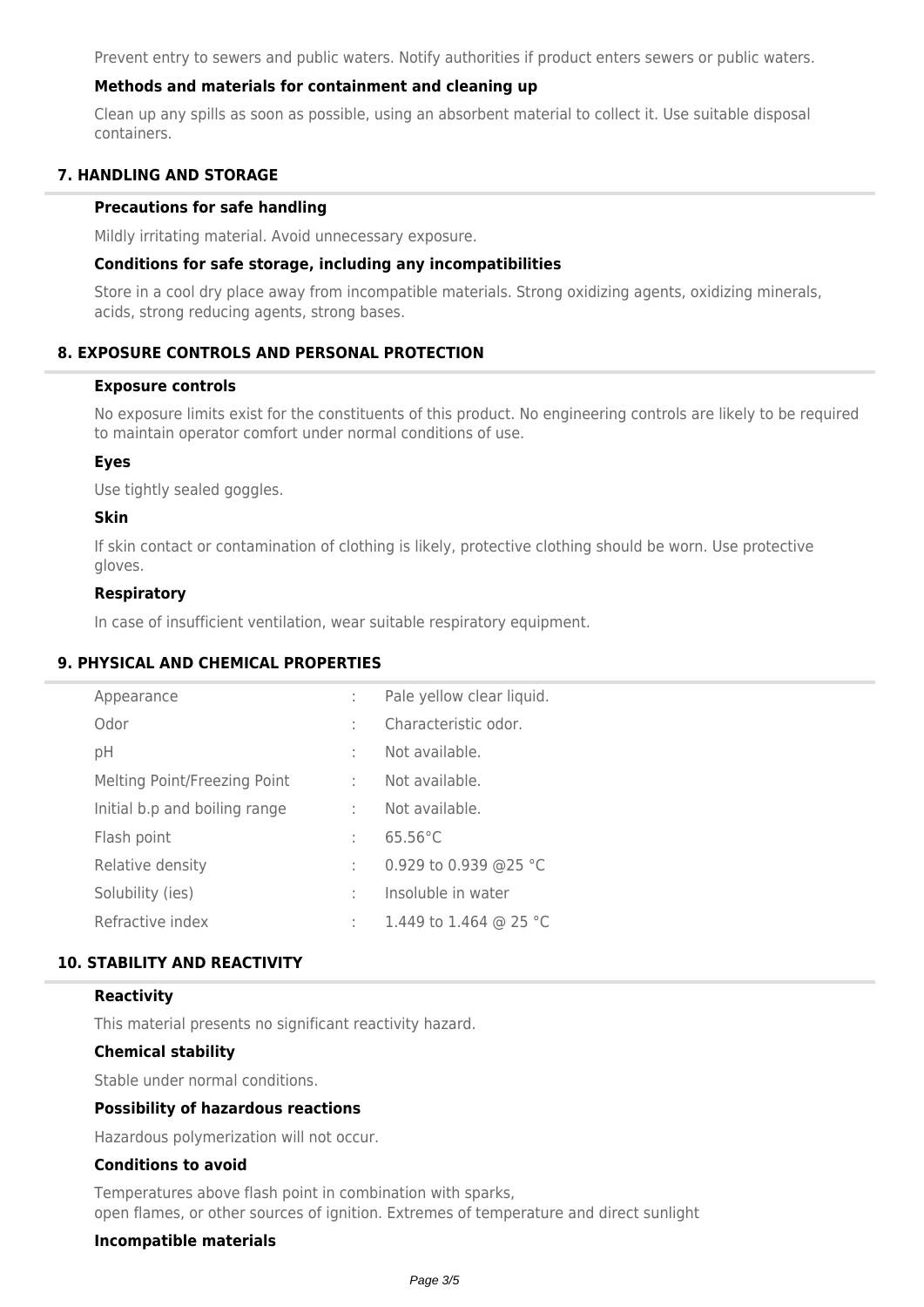Strong oxidizing agents, strong reducing agents and strong bases.

### **Hazardous decomposition products**

Carbon oxides.

### **11. TOXICOLOGICAL INFORMATION**

#### **Acute toxicity**

Can cause minor skin irritation. Mild eye irritant.

#### **Carcinogenicity**

None of the substances have been shown to cause cancer in long term animal studies.

### **Mutagenicity**

No data available to indicate product or any components present at greater than 0.1% is mutagenic or genotoxic.

### **Reproductive toxicity**

NTP, IARC, or OSHA. Reproductive and Developmental Toxicity: No data available to indicate product or any components present at greater than 0.1% may cause birth defects.

#### **Skin contact**

Upon prolonged or repeated contact, can cause minor skin irritation, defatting, and dermatitis.

#### **Eye contact**

#### **Ingestion**

### **12. ECOLOGICAL INFORMATION**

#### **Ecotoxicity**

This material is not expected to be harmful to the ecology.

#### **Persistence and degradability**

Not available.

**Bio - accumulative potential**

potential.

#### **Mobility in soil**

Not available.

### **13. DISPOSAL CONSIDERATION**

Dispose of product in accordance with local, state or provincial and federal regulations. Check with local municipal authority to ensure compliance.

### **14. TRANSPORT INFORMATION**

### **UN Number**

Not regulated.

### **US DOT Shipping Description (Land)**

Not regulated.

#### **IMO-IMDG Shipping Description (Sea)**

Not regulated.

### **IATA Shipping Description (Air)**

Not regulated.

### **15. REGULATORY INFORMATION**

**California Proposition 65**